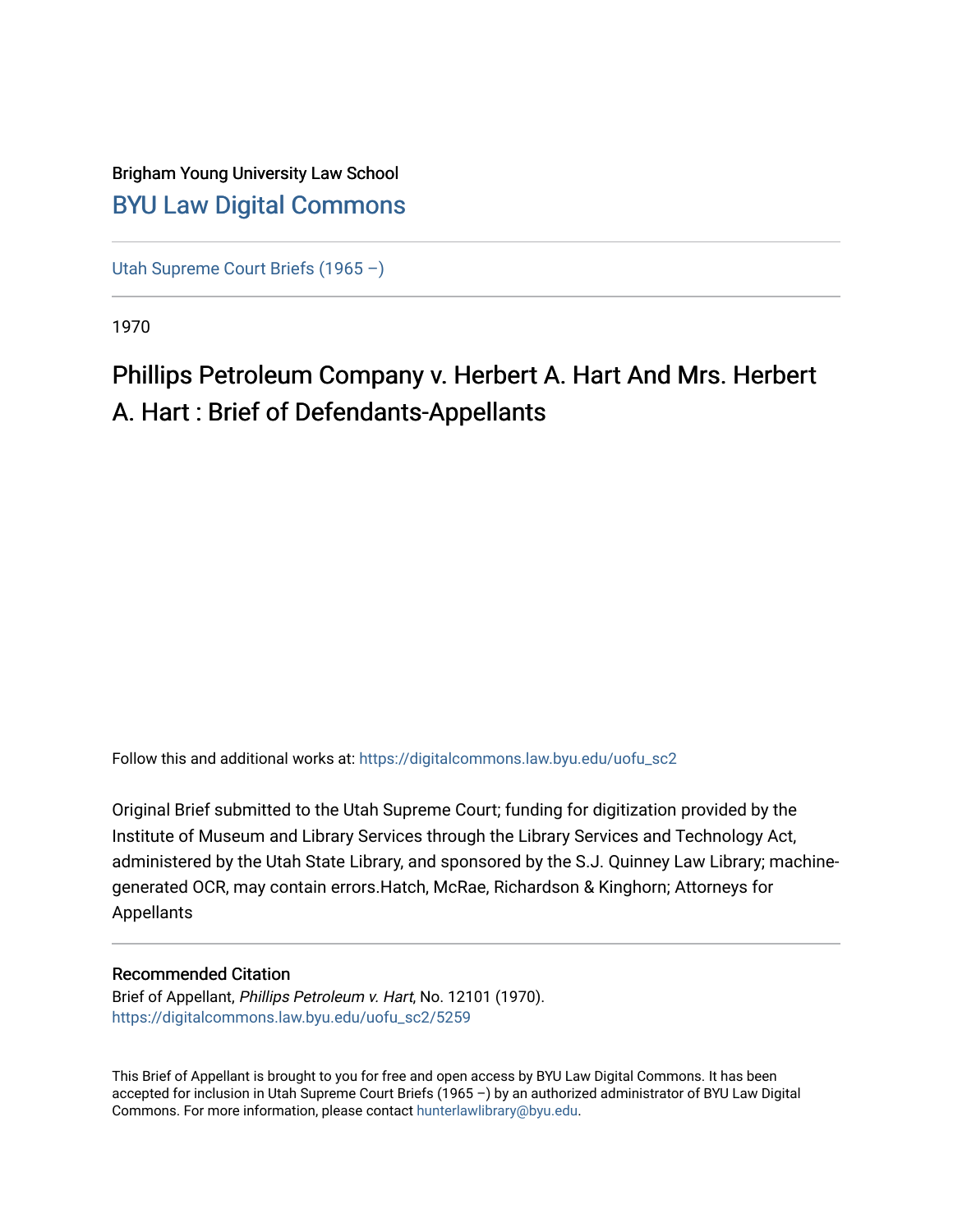# IN THE SUPREME COURT  $of the$ STATE OF UTAH

PHILLIPS PETROLEUM COMPANY.

Plaintiff-Respondent,

v.

HERBERT A. HART and MRS. HERBERT A. HART, his wife. Defendants-Appellants. Case No.

12101

BRIEF OF DEFENDANTS-APPELLANTS

Appeal From a Judgment of the Third District Court In and For Salt Lake County, Utah The Honorable Leonard W. Elton, Judge

> HATCH, McRAE, RICHARDSON & KINGHORN 707 Boston Building Salt Lake City, Utah **Attorneys for Defendants-** $Appellants$

**GOLDEN W. ROBBINS** 750 Newhouse Building Salt Lake City, Utah **Attorney for Plaintiff-Respondent** 

AUG 1 7 1970

Clerk, Supreme Court, Utah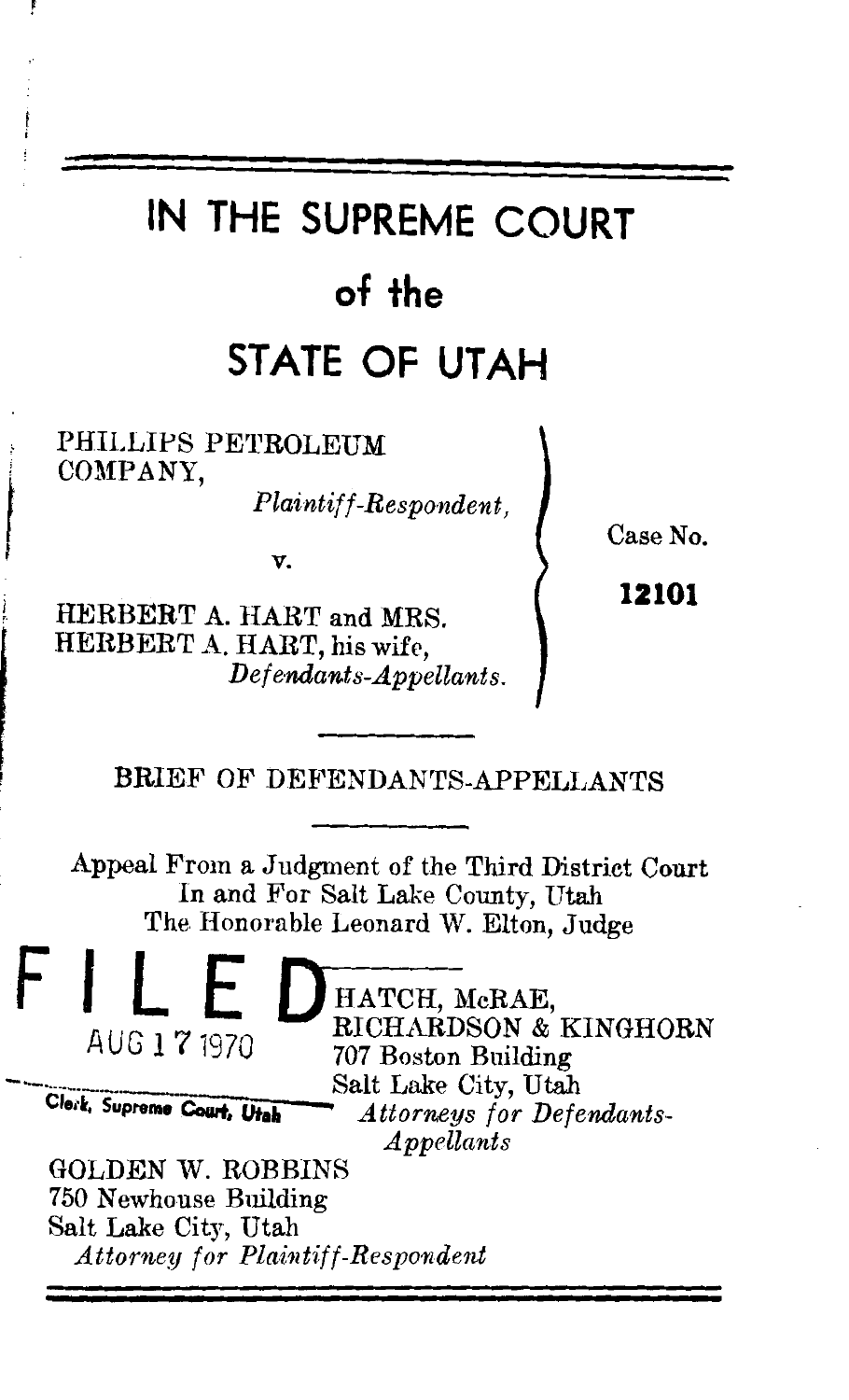### $\overline{\text{IND}}$  IX

|                                                                                                                                                                                                                                                  | Page        |
|--------------------------------------------------------------------------------------------------------------------------------------------------------------------------------------------------------------------------------------------------|-------------|
|                                                                                                                                                                                                                                                  | -1          |
| RELIEF SOUGHT ON APPEAL <b>Example 2018</b> 2020 2021                                                                                                                                                                                            | $\bar{2}$   |
| STATEMENT OF FACTS <b>Manual</b> Manual 2                                                                                                                                                                                                        |             |
| ARGUMENT 3                                                                                                                                                                                                                                       |             |
| POINT I. THERE IS NO EVIDENCE IN THE REC-<br>ORD OTHER THAN HEARSAY, ADMITTED<br>OVER OBJECTION, AS TO THE AMOUNT OR<br>PAYMENT OF ANY TAXES ON SAID PROPER-<br>POINT II. THERE WAS AN ACCORD AND SATIS-<br>FACTION WHICH DISCHARGED DEFENDANT'S |             |
| CONCLUSION 12                                                                                                                                                                                                                                    |             |
| CASES CITED                                                                                                                                                                                                                                      |             |
|                                                                                                                                                                                                                                                  |             |
| John C. Cutler Association v. DeJay Stores, 3 Utah 2d 107 5                                                                                                                                                                                      |             |
| Ephraim Willow Creek Irrigation Company v. Olsen,                                                                                                                                                                                                | $\mathbf 7$ |
| Lake Shore Motor Coachlines, Inc. v Welling, 9 Utah 2d 114.                                                                                                                                                                                      | 7           |
|                                                                                                                                                                                                                                                  | -7          |
| TEXTS CITED                                                                                                                                                                                                                                      |             |
|                                                                                                                                                                                                                                                  |             |
| 12<br>59 ALR n 809                                                                                                                                                                                                                               |             |

| $0.0$ $\Lambda$ , $\mu$ , $\mu$ , $\mu$ , $\mu$ , $\sigma$ |    |
|------------------------------------------------------------|----|
|                                                            | -8 |
|                                                            |    |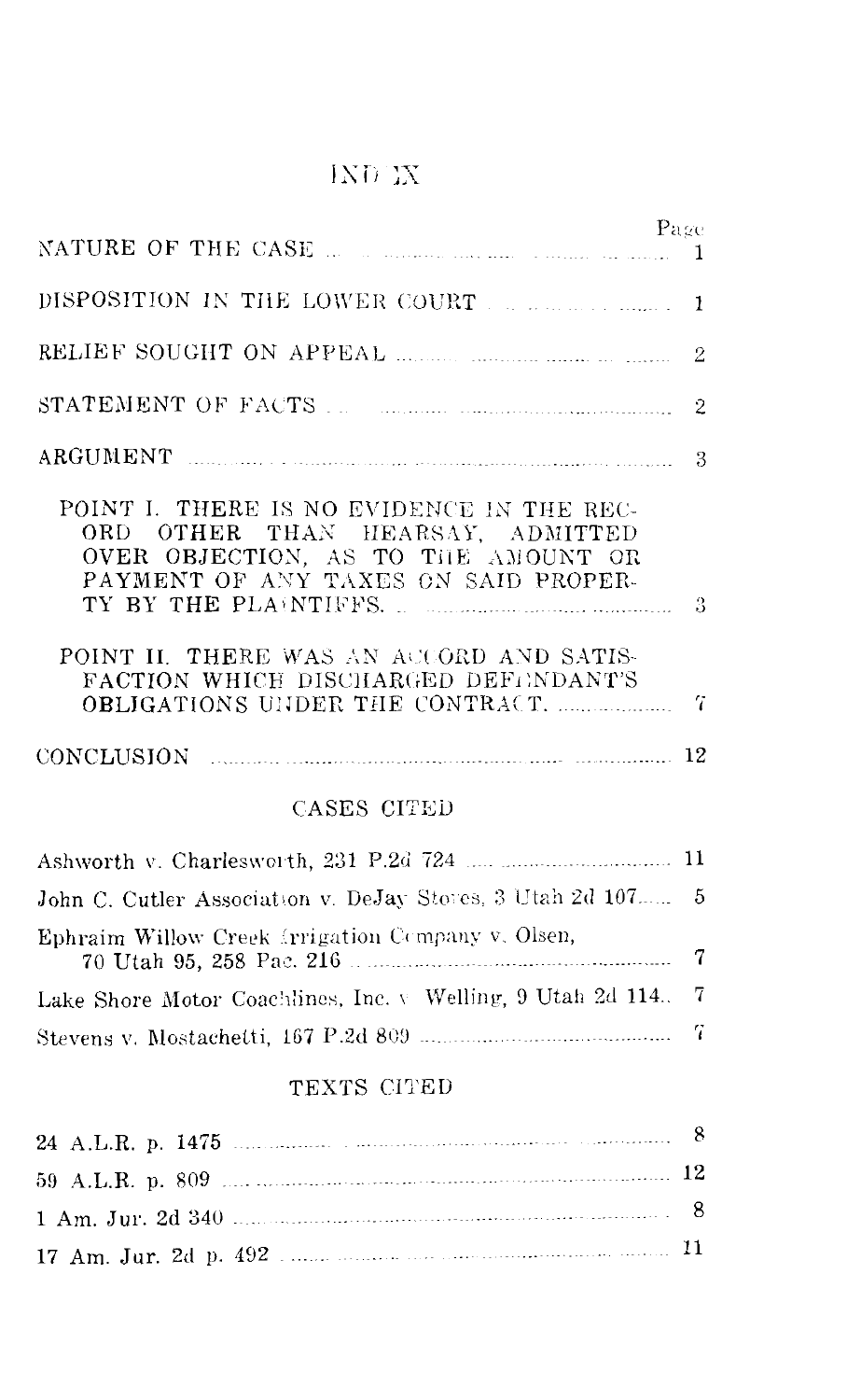# **IN THE SUPREME COURT**

## **of the**

# **STATE OF UTAH**

PHILLIPS PETROLEUM COMPANY,

*Plaintiff-Respo·ndent,* 

v.

HERBERT A. HART and MRS. HERBERT A. HART, his wife, *Defendants-Appellants.*  Case No.

**12101** 

BRIEF OF APPELLANTS

NATURE OF THE CASE

This was an action upon a "contract for deed" to recover taxes allegedly paid by plaintiff for the years 1963 through 1966.

DISPOSITION IN LOWER COURT

The District Court awarded the plaintiff the sum of \$1433.26 together with interest and costs.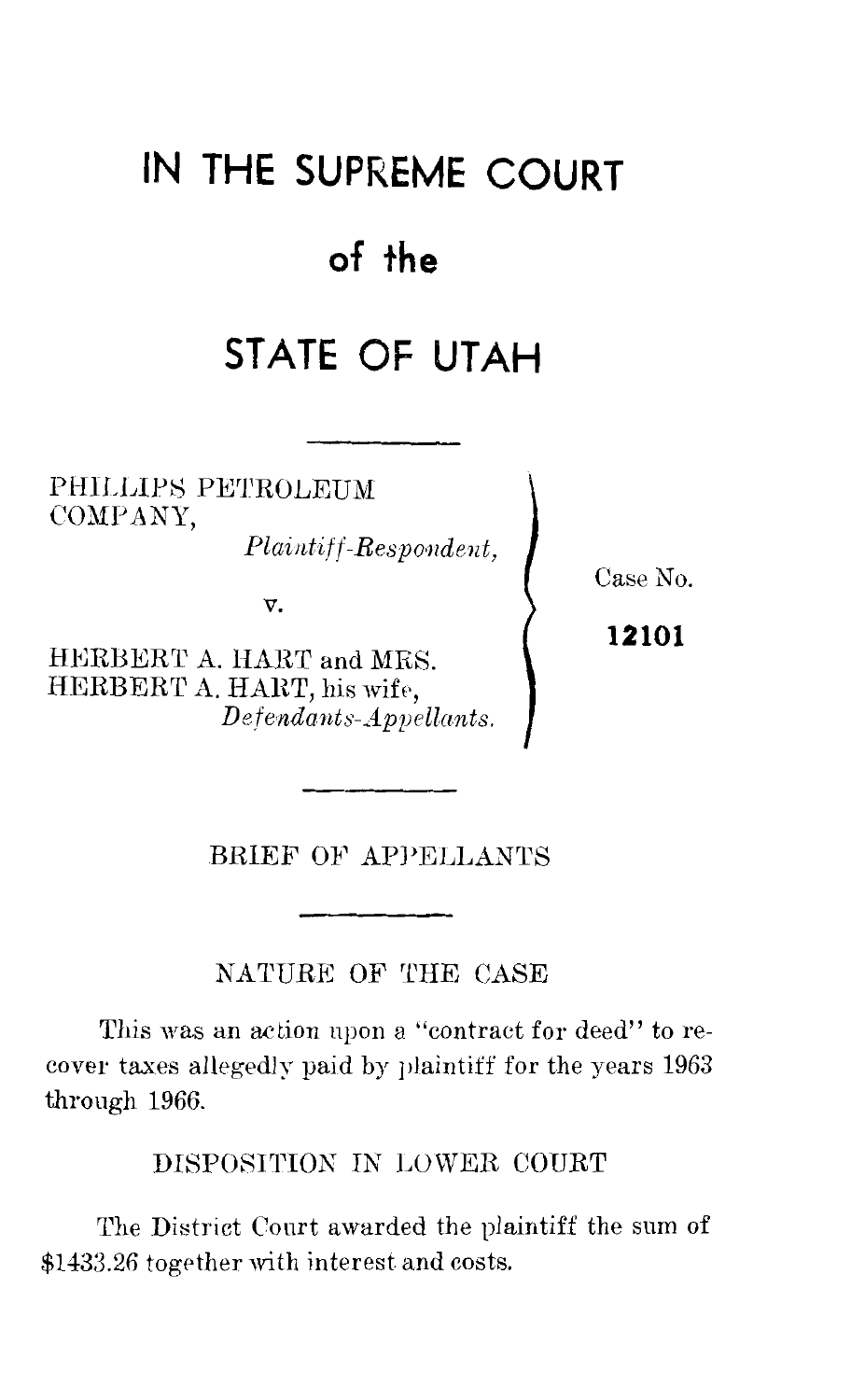#### RELIEF SOUGHT ON APPEAL

Appellant seeks a reversal of the judgment or in the alternative a new trial.

### STATEMENT OF FACTS

On or about the 9th day of August, 1963, the parties entered into a "contract for deed" wherein the plaintiff agreed to sell and the defendants agreed to buy certain property in Salt Lake County, Utah, (Exhibit 1-P). Said contract provided, among other things, that defendant "shall keep all taxes paid."

Defendants entered into possession of said premises and made the required monthly payments until approximately January 20, 1967, when defendants, having an opportunity to sell said property, contacted the plaintiffs and requested they waive their "first refusal option to purchase" (Exhibit 1-P).

Plaintiff's agent, Mr. Gordon Wirick, obtained such a waiver from plaintiff's Home Office in Bartlesvile, Oklahoma, and thereafter, on approximately February 20, 1967, the defendant Mr. Hart, again contacted Mr. Wirick, plaintiff's agent, and informed him that his first sale had fallen through but that he now had a second opportunity to sell the property and again requested the waiver. Said waiver was furnished to the defendants who thereupon requested a payoff figure on the contract for deed, (R. 52). After several conversations between Mr. Hart and plain-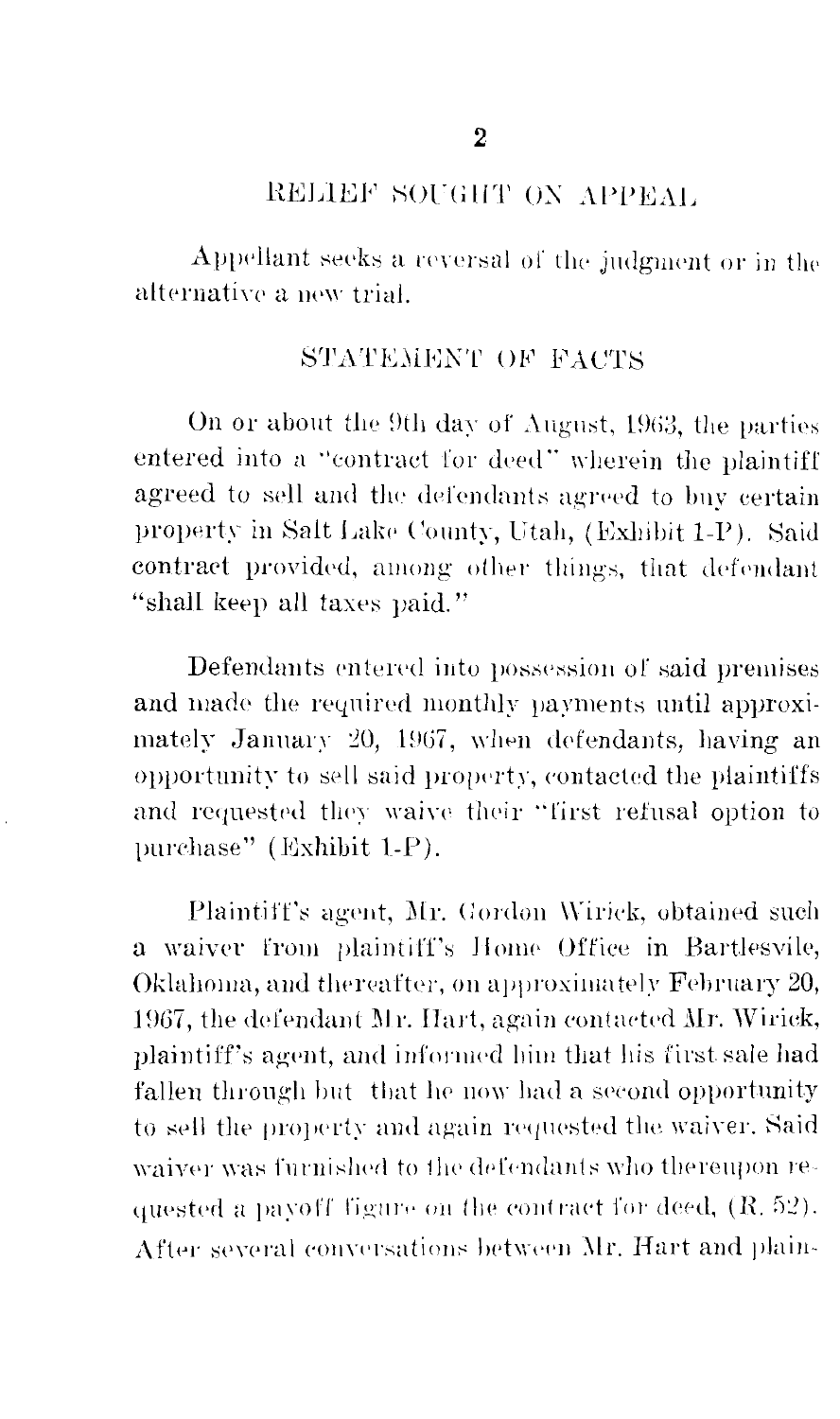tiff's agents, such a figure was furnished in the amount of  $$3,501.39$ ,  $(R. 52, 53)$ . Defendants paid said sum to the plaintiff, (R. 54), and on or about March 13, 1967, plaintiffs delivered to the defendants a "special warranty deed," (R. 60, Exhibit 10-D).

Thereafter, by letter dated November 17, 1967, plaintiffs made a claim against the defendants for taxes they had allegedly paid on said property.

#### ARGUMENT

#### POINT I

THERE IS NO EVIDENCE IN THE RECORD OTHER THAN HEARSAY, ADMITTED OVER OBJECTION, AS TO THE AMOUNT OR PAYMENT OF ANY TAXES ON SAID PROPERTY BY THE PLAINTIFFS.

The only witness, other than the defendant, Mr. Hart, ealled by the plaintiff was Mr. Gordon Wirick, an employee of plaintiffs, who testified that said taxes "had been paid by Phillips Petroleum Company." Plaintiffs immediately objected and moved to strike; the court overruled the objection, (R. 54). However, shortly thereafter the following occurred:

> "THE COURT: Pardon me a minute. Mr. Hatch, in regard to your last objection, is there any real issue in this case, during these years, that Phillips did or did not pay some \$1,200 in real property taxes?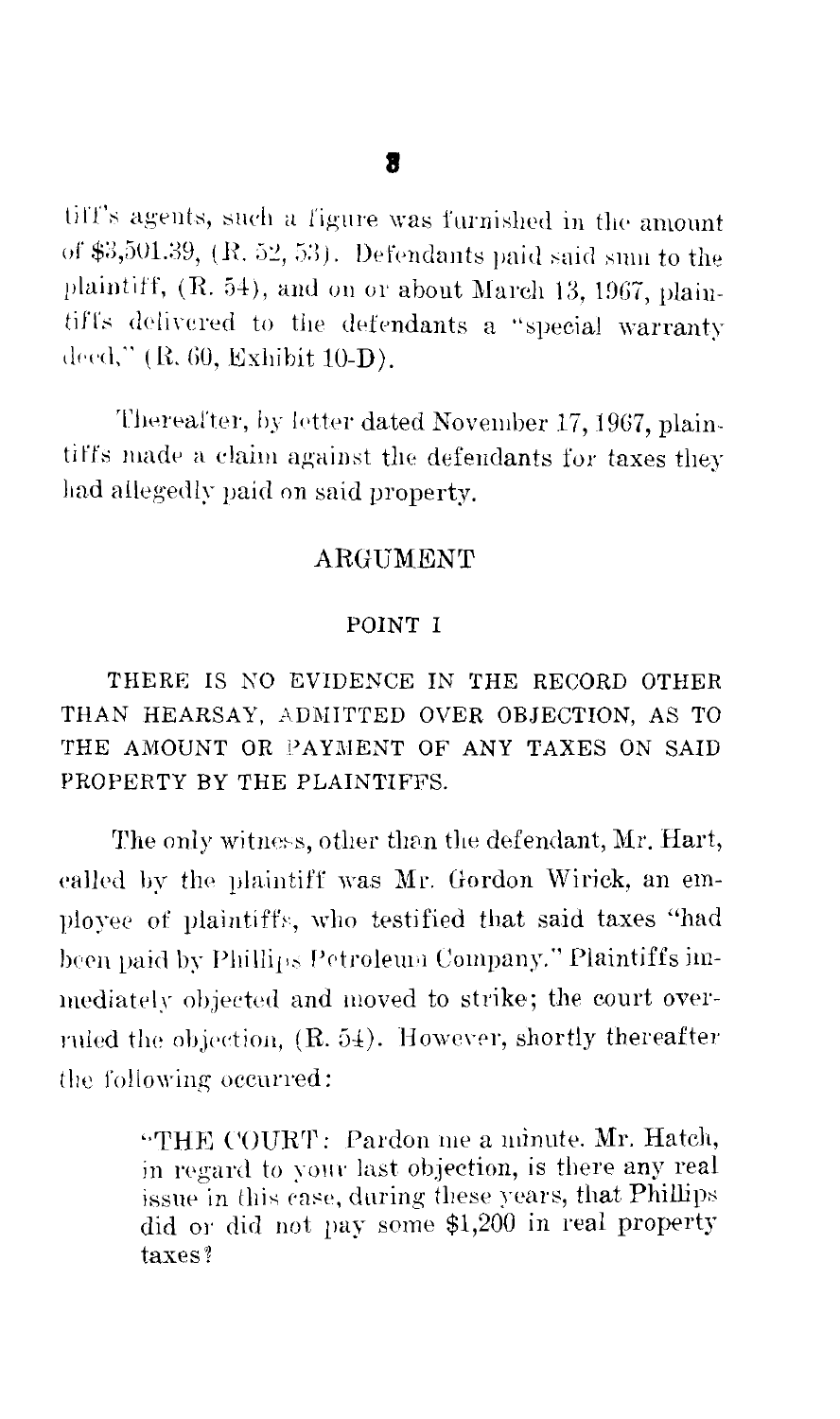MR. HATCH: They have billed us for them is what started this lawsuit. I don't know whether they have paid them or not, your Honor.

THE COURT: It wouldn't be very difficult to find out, would it?

MR. HATCH: In fact they should have a record of it if they have paid them.

THE COURT: They might.

MR. HATCH: And that's where my objection would be based."

Thereafter, Mr. Wirick testified that plaintiff's tax insurance and claims office in Denver, Colorado, was the place where tax notices were received from County Assessors and where taxes were paid, (R. 59). Further, that the ledger sheets containing the tax basis on property being sold under contract were kept in Denver, (R. 63).

While again, at R. 65, in response to a leading question by the court, Mr. Wirick testified that the taxes were paid by Phillips, it is clear from the foregoing that he had no personal knowledge as to whether the taxes had actually been paid by plaintiff, or the amount of said taxes.

The only other references to the amount or payment of these taxes by plaintiff are contained in Exhibits 2-P, 3-P, 4-P, 5-P, 7-P and 9-P, which again, were admitted over objection (R. 48, 49 and 50). Exhibits 2-P and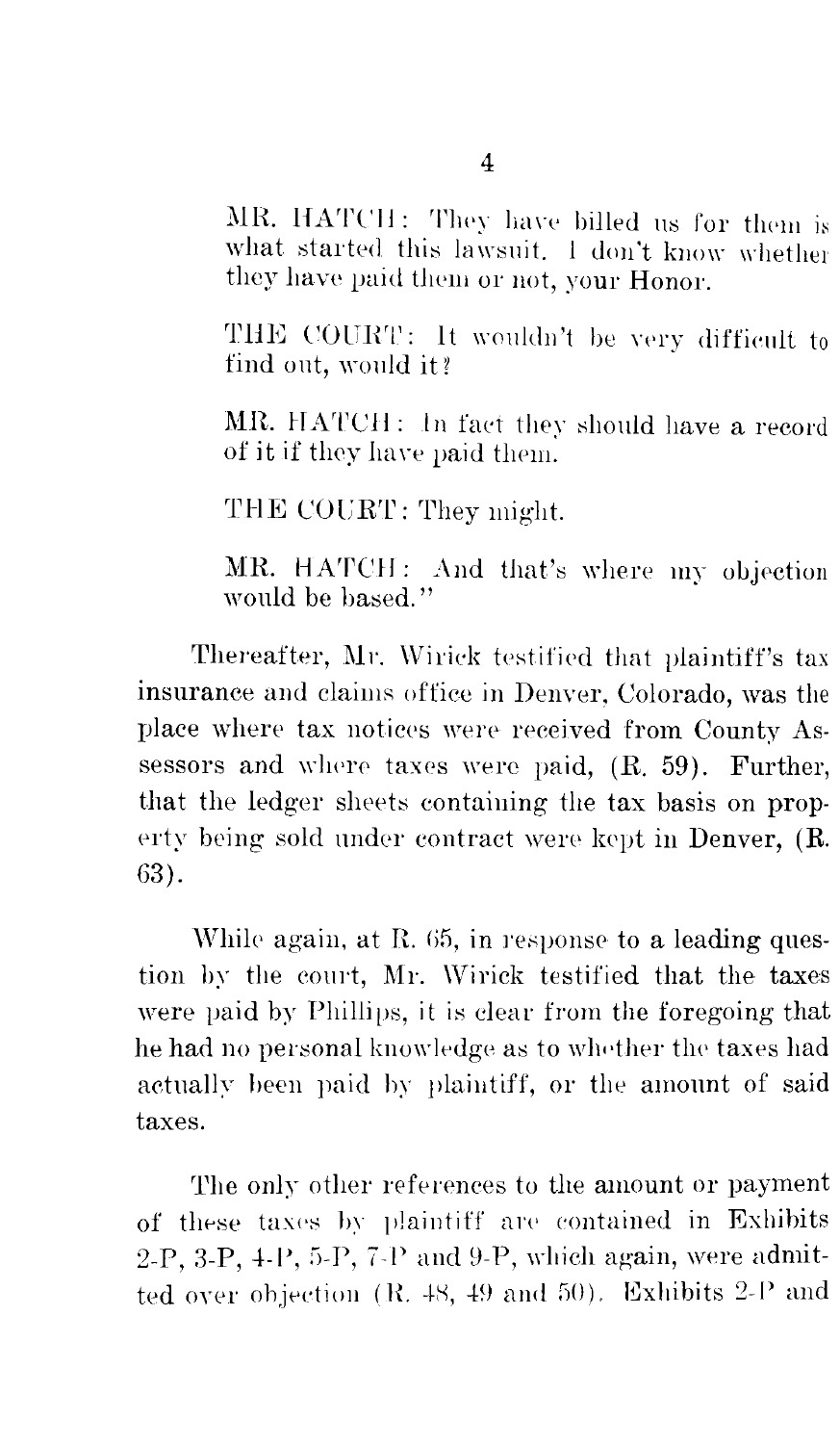š,

3-P are letters from the plaintiff to Mr. Hart and the only foundation for their admission was Mr. Hart's testimony that he had received same. Thus, their only purpose would be to show that a claim had been made against Mr. Hart and not for the proof of the truth of any statements made therein. Exhibits 4-P and 5-P, while they were identified by Mr. Wirick as letters he had written, indicate that the information therein as to the taxes was furnished by a Mr. Cowdry, and as previously noted, Mr. Wirick had already testified that he had no personal knowledge as to the payment or the amount of said taxes. The same is true of Exhibit 7-P, while Exhibit 9-P is in the same category as Exhibits 2-P and 3-P.

Thus, other than hearsay, there is no evidence in the record to support the court's finding  $(R. 26)$  that "the plaintiff has paid said taxes and that the amount of taxes due are as follows: 1963 taxes (prorated from September 12, 1963, 132 days at 93c per day; 1963-\$340.36,  $1964 - 122.76$ ,  $1965 - 381.48$ ,  $1965 - 1401.88$ ,  $1966 -$ \$356.67." (It should be noted that even the "hearsay" won't support these figures!) (Exhibit 7-P)

There must be competent admissible evidence upon which a finding is based. Without such evidence a purported finding is ineffective to support a judgment. As well discussed by Justice Wade in his concurring opinion in John C. Cutler Association v. DeJay Stores, 3 Utah 2d 107 at page 115:

> "The hearsay rule excludes only 'evidence of a statement which is made other than by a witness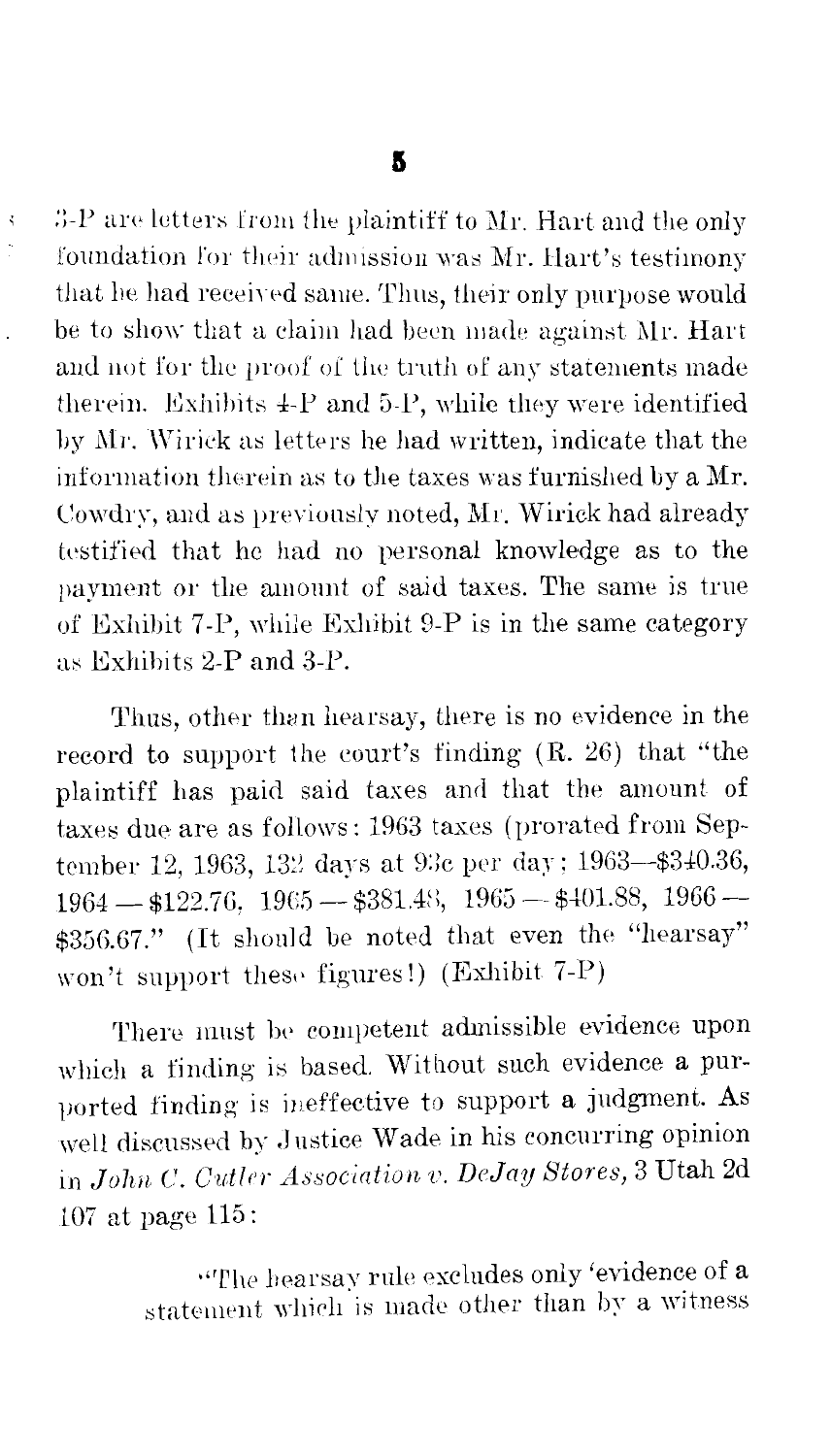while testifying at a hearing offered to prove the truth of the matter stated.' Such a statement is not admissible because it would be used as testimony of the existence of the facts stated by a witness who does not purport to have personal knowledge of such facts, and the person making such statement who has personal knowledge of such facts is not a witness subject to cross-examination. ... Where the 'question is not whether the statements are true, but whether they were made' such statements are not excluded by the rule against hearsay. On this question Wigmore says: The theory of the Hearsay rule... is that when a human utterance is offered as evidence of the truth of the fact asserted in it, the credit of the assertor becomes the basis of our inference and, therefore the assertion can be received only when made upon the stand subject to the test of cross-examination. If, therefore, an extra judicial utterance is offered not as an assertion to evidence the matter asserted, but without reference to the truth of the matter asserted the Hearsay rule does not apply."

and further quoting Wigmore,

"Thus, the words are used in no sense testimonially, i.e., as assertions to evidence the truth of a fact asserted in them. On the one hand, therefore, the hearsay rule interposes no objection to the use of such utterances because they are not offered as assertions . . . on the other hand, so far as they may contain assertions, these are not to be used or argued about testimonially nor believed by the jury, for this would be to use them in violation of the Hearsay rule. In short, the utterances enter irrespective of the truth of any assertion they may contain and they neither profit nor suffer by virtue thereof."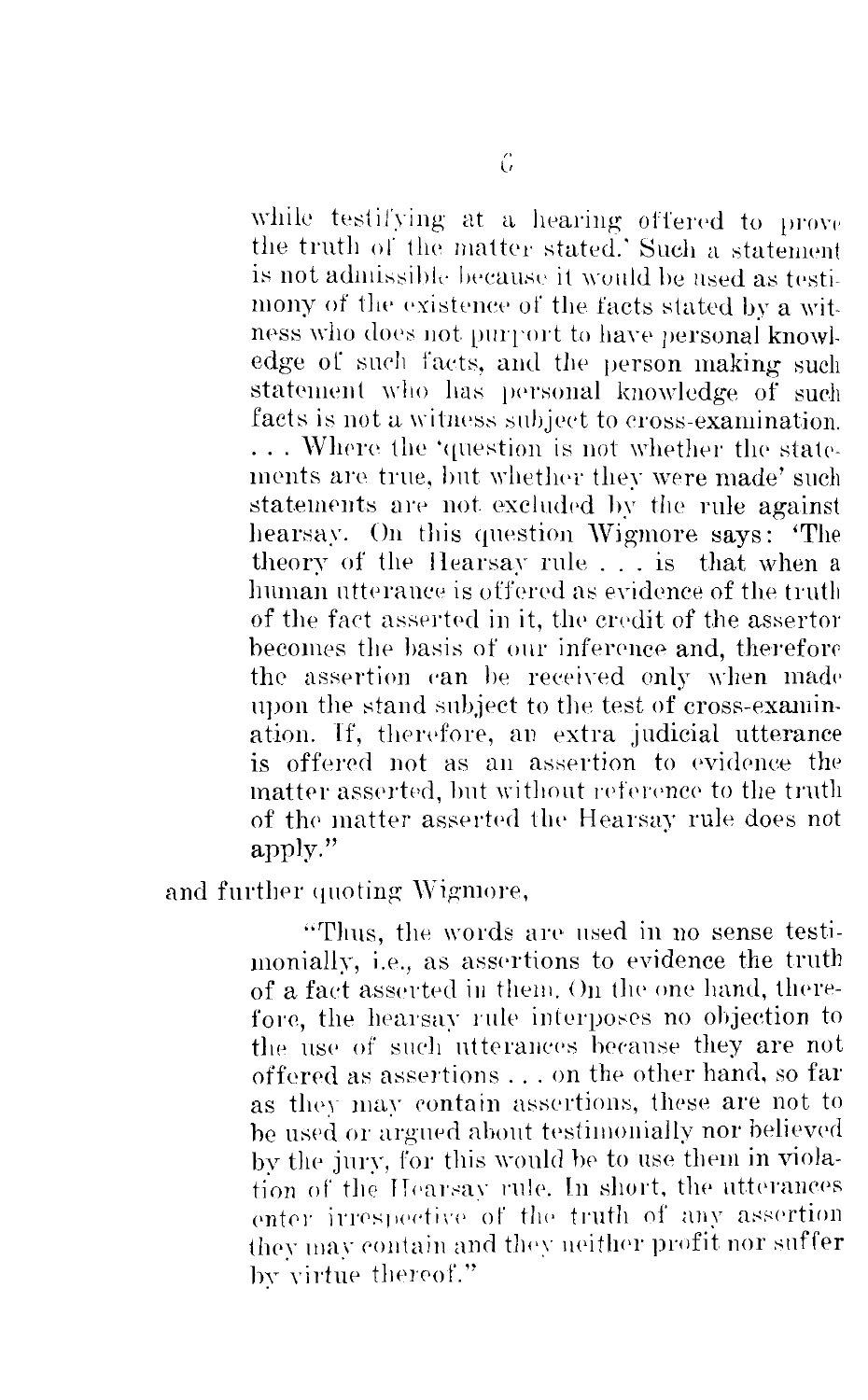In Lake Shore Motor Coachlines, Inc. v. Welling, 9 Utah 2d 114, although this was a case involving a hearing before The Public Service Commission, the court states the rule as follows at page 118:

> "... a finding of fact cannot be based solely on hearsay evidence but it must be supported by a residuum of legal evidence connetent in a court of law."

In Ephraim Willow Creek Irrigation Company v. Olsen, 70 Utah 95, 258 Pac. 216 at page 222:

> "Although the representation . . . was not specifically excepted to, it was so obnoxious to the general rule that we hold it to be of no probative value. The error of the court in admitting the testimony referred to is clearly prejudicial unless the other evidence in the case, standing alone, justifies the finding..."

And a California court in Stevens v. Mostachetti, 67 P.2d 809 at page 810 states the rule as:

> "Such testimony was hearsay evidence and objectionable: and under the rule that evidence improperly admitted is not entitled to any weight whatever and is to be given none in considering whether a finding of fact is sustained by the evidence such testimony must be disregarded by us."

#### POINT II

THERE WAS AN ACCORD AND SATIFSACTION WHICH DISCHARGED DEFENDANT'S OBLIGATIONS UNDER THE CONTRACT.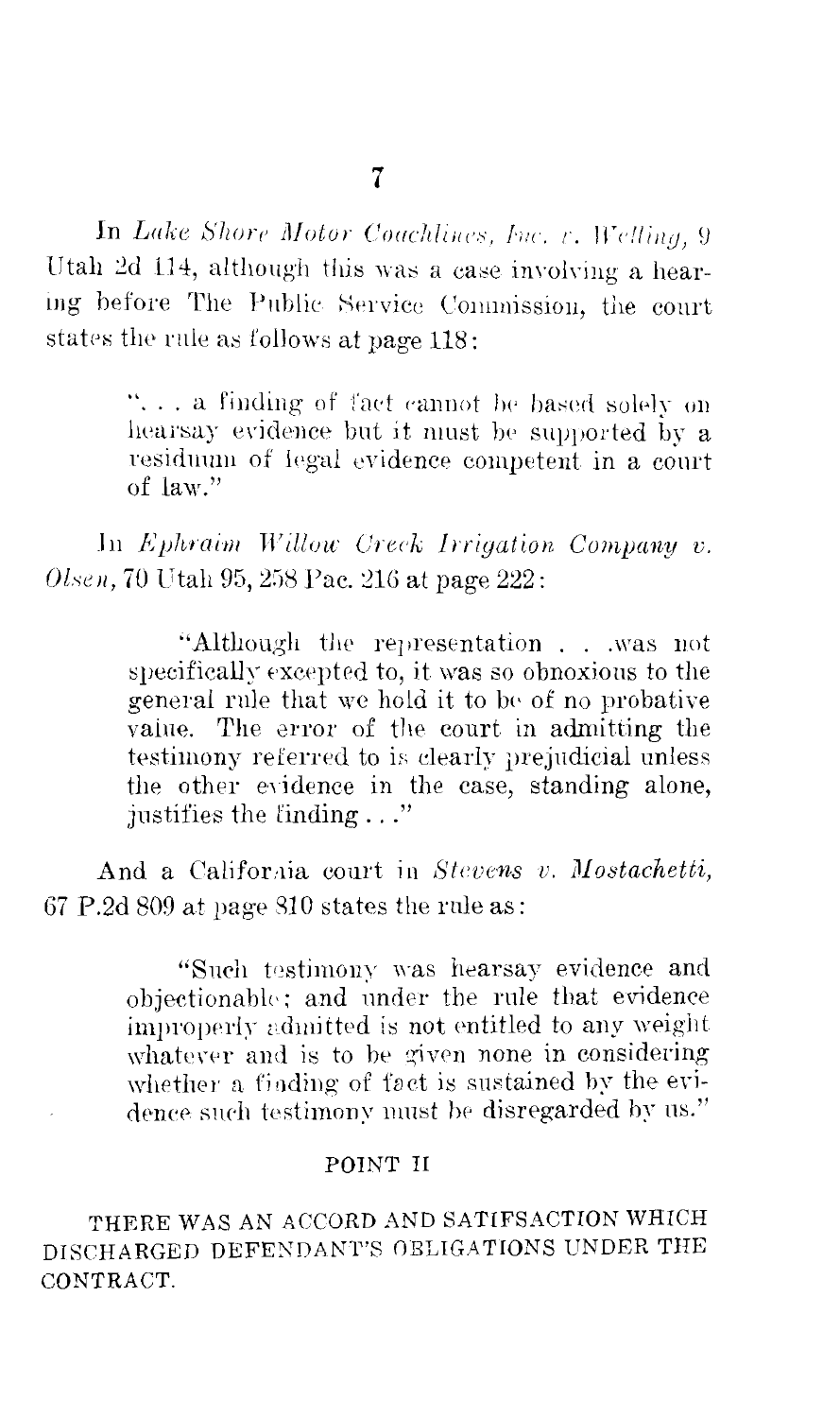During the months of February and March 1967 Mr. Hart contacted plaintiffs' agents with regard to a waiver of their first option to purchase and a payoff figure on the contract. After several meetings such a figure was furnished, paid by Mr. Hart and a Special Warranty Deed to the property delivered to him.

1 Am. Jur. 2d, Accord and Satisfaction at page 340 states as follows:

> "\\$42. Payment of Obligation Before Maturity. It is well established that when a debtor pays his creditor before the debt is due or before the obligation to pay it has matured, an amount less than the contract calls for at the due date, and the creditor accepts such payment in full satisfaction of the entire claim, such payment affords a sufficient consideration to support the creditor's agreement to accept it in discharge of that claim. Here indeed is a consideration which is not only valuable to the creditor for the money may be more beneficial to him when received, and he gets something which he eould not demand, bnt it is also a detriment to the debtor for he does that which he is not bound to do and which may be detrimental to him in a practical sense."

Also see the annotation in 24 A.L.R.  $1475 -$  Payment of Part in Discharge of Whole Debt, wherein the annotation after stating the general rule states:

> "The rule, however, does not apply to a payment made before maturity, however short the interval. And so it is established, with practically no dissent, by the cases, -- some merely recogniz-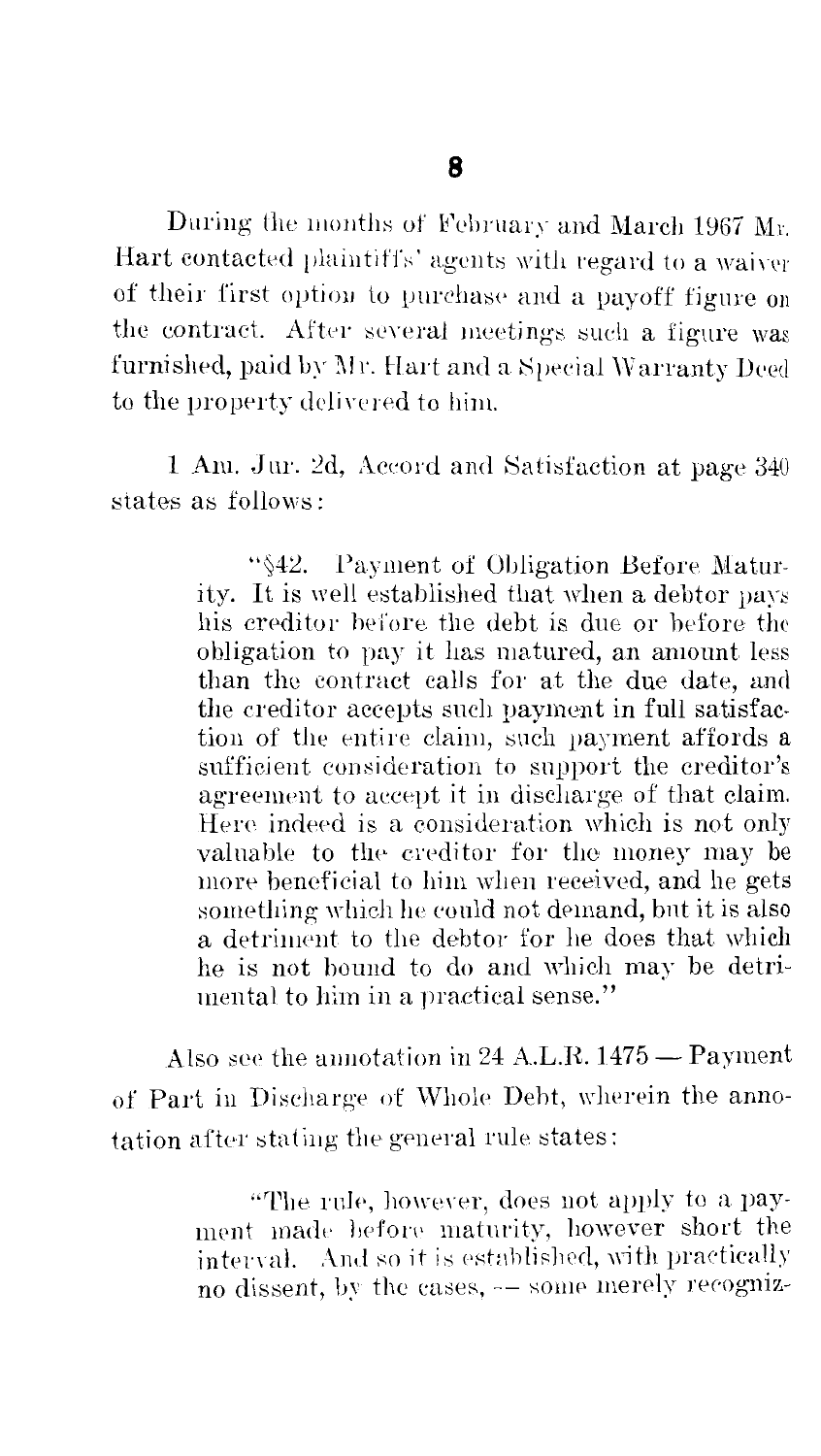ing and others applying the doctrine, - that the payment, before maturity, of less than the amount of a liquidated and undisputed claim, affords a sufficient consideration to support the creditor's agreement to accept it in discharge of the entire claim"

The transactions between these parties completely fits the foregoing, and it was not until some nine months later that plaintiff, by letter, notified defendant that they wanted an additional payment for taxes. With regard to the consideration of the taxes in the negotiations to arrive at a payoff figure, the only direct testimony is that of Mr. Hart (R. 43), wherein he states:

- "Q. (By MR. HATCH) You didn't answer his last question, Mr. Hart, Mr. Robbins' last question was were taxes ever discussed during this period?
	- $Yes \dots$  $\mathbf{A}$ .
	- And who made the call?  $Q$ .
	- $A<sub>1</sub>$ I made the call.
	- And where did you make the call to? Q.
	- To Phillips Petroleum from Quarter Master's A. right next door to where the property was on Second West.
	- And you discussed at that time the payoff fig-Q. ure and the waiver of the option to purchase, first option refused, is that correct?

1

And what was said about the taxes, if any- $Q_{\cdot}$ thing?

Yes. Α.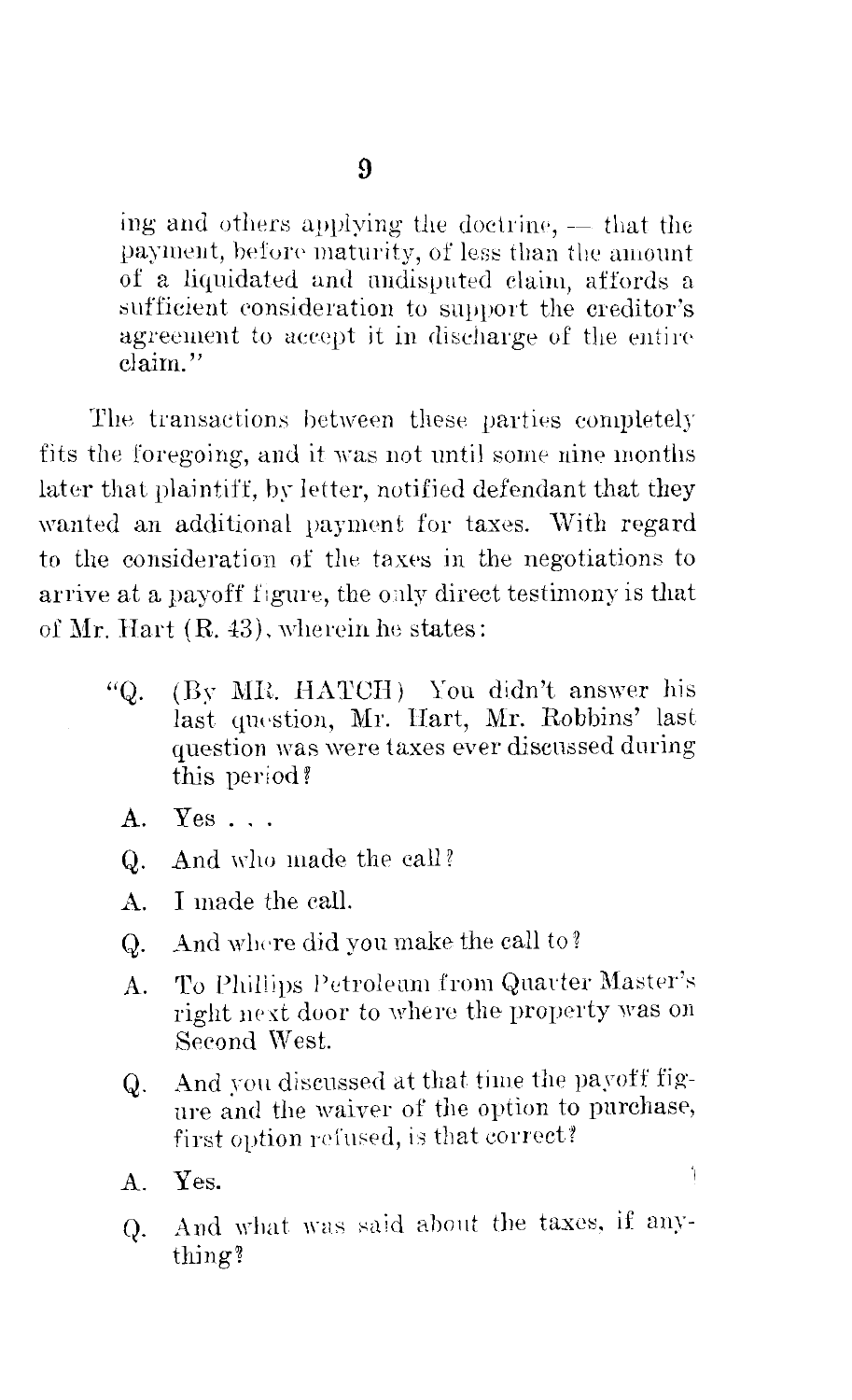- I called them up and said -- he give me the  $\Lambda$ . payoff, and I says, 'Is this a correct payoff.' and the man I talked to said, 'Yes, this is it. He said, 'Did you ever pay taxes on that property?' And I said, 'No, I didn't.' He hesitated a minute and said, Well, we'll waive the taxes'
- Q. And it was after this that you gave them the check?
- After that I gave them a check for the prop-A. erty, yes."

While Mr. Wirick denied that he had discussed the taxes with Mr. Hart, he did testify as follows:  $(R. 63)$ .

- "Q. Now, during March and February, out of these 60 people in the office how many answered phone calls and talked to people that the company was doing business with about property hesides vourself?
	- How many would  $-1$  would be the only one A. that they would talk to regarding a payoff of a contract other than two or three men in our credit department.
	- Then there were two or three people in the Q. credit department that could have talked to Mr. Hart or anyone about payoffs, is that correct?
	- If someone called in and requested the pay-A. off, they would, yes.
	- And who would they have been? Q.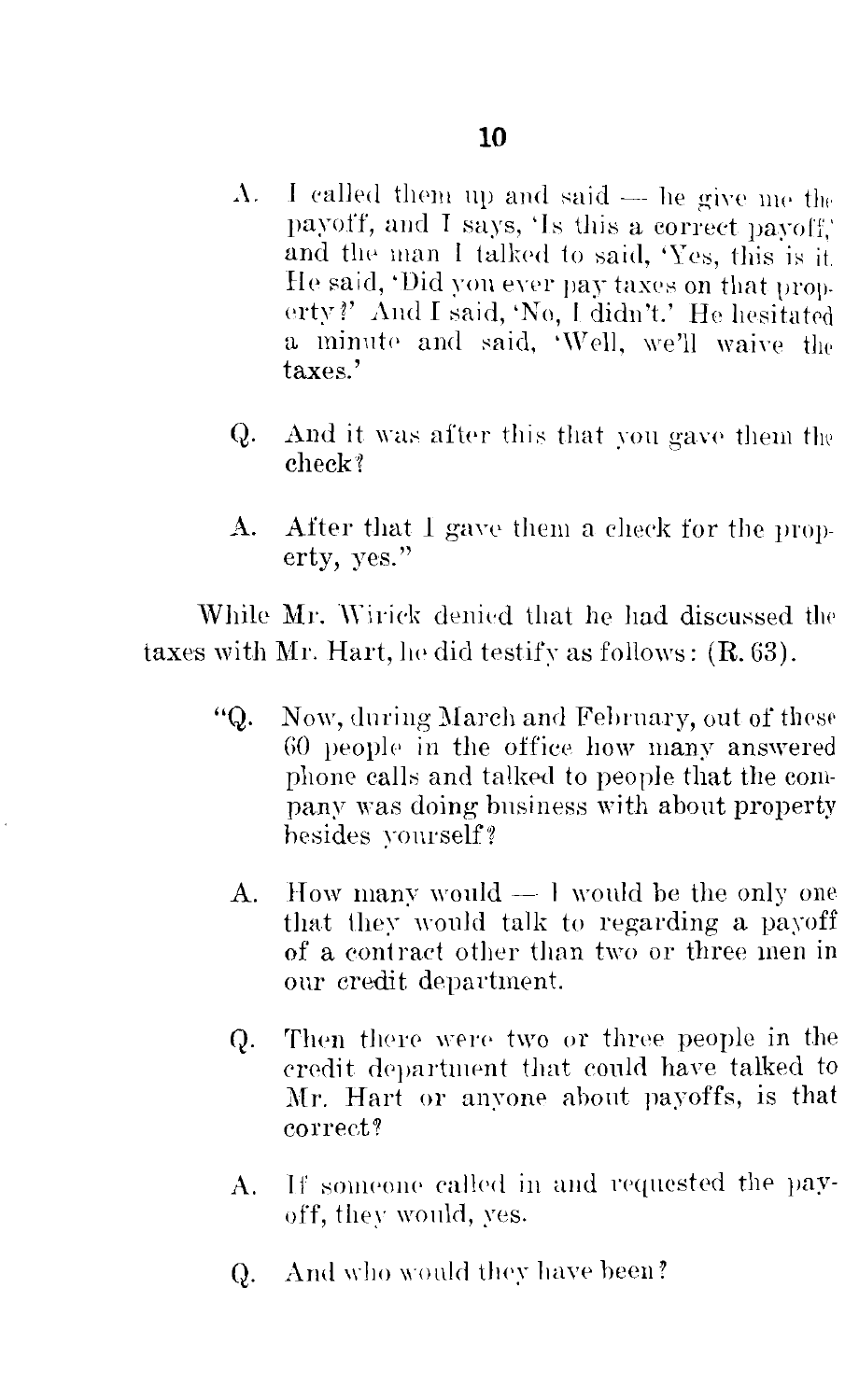One man, the credit manager, was Jay John- $A<sub>1</sub>$ son, and his assistant was Mr. Schneider."

Thus, the only direct uncontradicted evidence in the record is that an agent of the plaintiff agreed to inclusion of the taxes in the payoff figure.

However, even if this were not the case, the testimony of Mr. Wirick indicates that Mr. Hart had never been informed of any taxes assessed or paid and that any tax assessments were received by the plaintiff, (R. 59). Thus, if there were a mistake, it was a unilateral mistake by the plaintiff, and as to information peculiarly within its knowledge. The applicable rule is set forth in 17 Am. Jur. 2d. Contracts. page 492:

> "\\$146. Unilateral Mistake or Error....a party to a contract cannot avoid it on the ground that he made a mistake where there has been no misrepresentation, there is no ambiguity in the terms of the contract and the other contractor has no notice of such mistake and acts in perfect good faith. A unilateral error, it has been said, does not avoid a contract."

In Ashworth v. Charlesworth, 231 P.2d 724 at page 727 the court quotes with approval the following rule:

> "But if unilateral mistake, where there is no fraud or inequitable conduct, is ever to be regarded as sufficient ground for the rescission of a bilateral contract, there is more reason why a court of equity should confine its jurisdiction to cases where the party seeking relief has been